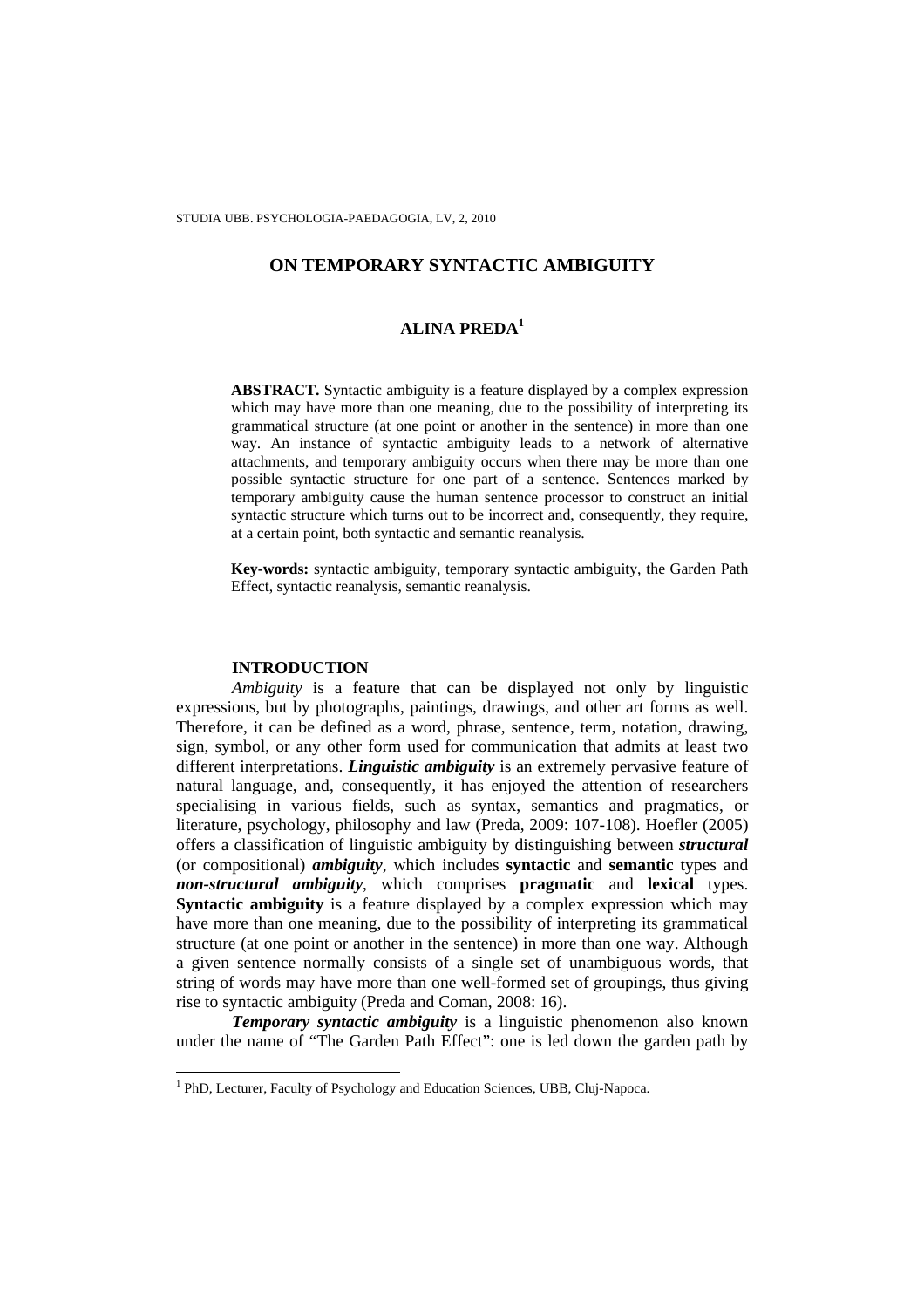the structure of the sentence, as the first syntactic parsing will not fit the rest of the sentence. Garden Path Sentences are sentences that may cause an ambiguity in interpretation, which, however, is resolved at the point where a disambiguating element occurs. These sentences lead one down the garden path in a quest for proper understanding. For example, the utterance '*While Don was reading the newspaper ...'* could be continued in at least two different ways:

### *{[While [Don [was reading [the newspaper]]] [his sister knocked on the door]]}. {[While [Don [was reading]]] [the newspaper [lay unnoticed on the floor]]}.*

When a reader or, especially, a listener is confronted with a sentence like this, s/he cannot be certain from the start which the right structural analysis is, so '*the newspaper'* may get an initially incorrect analysis. This noun phrase could be either the Direct Object of the verb phrase '*was reading'* or the Subject of the main clause verb '*lay'*. Until reaching the noun phrase '*the newspaper'*, which can have the syntactic function of Subject or, respectively, Direct Object of a verb, the parser may go either way, so the sentence is marked by temporary syntactic ambiguity .

There are several types of sentences that create difficulties for the parser due to the fact that they contain elements compatible with two different syntactic structures (Grant, 2005: 41-49). Such instances of temporary ambiguity may occur when the listeners or readers are confronted with a choice: Direct Object Nominal Clause versus Defining Relative Clause, Direct Object of Subordinate Clause versus Subject of Main Clause, Direct Object of Main Clause versus Subject of Embedded Clause, and Main Clause versus Reduced Relative Clause. Another problematic situation is the presence of two prepositional phrases placed one after the other in one sentence: the issue known as Prepositional Phrase Attachment.

# **Direct Object Nominal Clause versus Defining Relative Clause**

The fact that both nominal clauses and defining relative clauses can be introduced by the word "that" often causes temporary ambiguity to appear in certain linguistic contexts. Thus, after the sequence *'The teacher told the man that the boy hit ...* ' the reader's syntactic analysis is expecting a pronoun such as "him" or some sort of noun, such as "the girl", to follow the verb "hit" and complete the whole sentence analysis, as in (1)*'The teacher told the man that the boy hit the girl on a regular basis'*. However, as the sentence reads (2)*'The teacher told the man that the boy hit that he should be more tolerant with children'* there is a point where the readers unwarily pause for an instant due to the appearance of temporary ambiguity. This point is precisely at the moment when the word "that" appears again, causing the human processor to perform a new analysis of the sentence.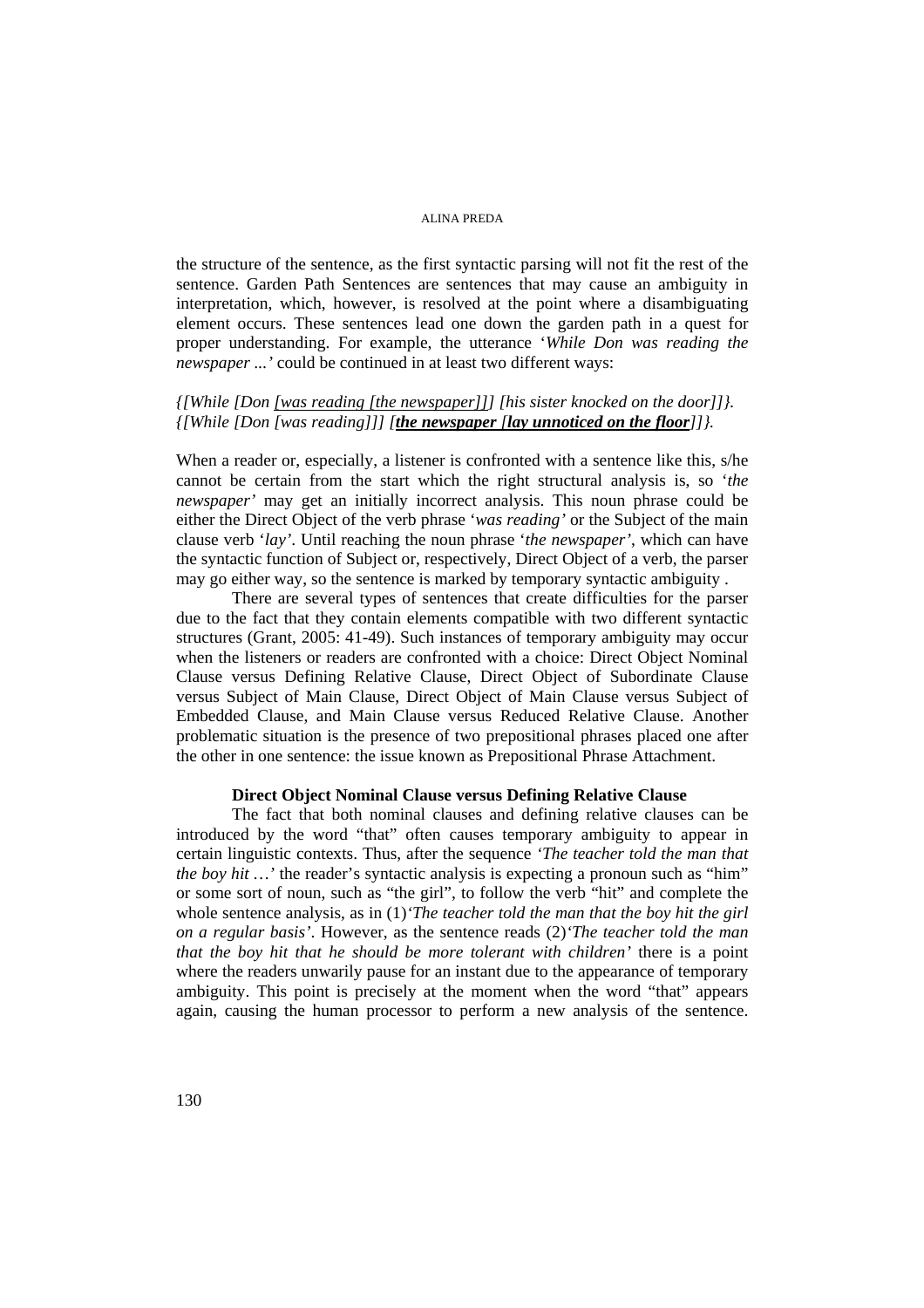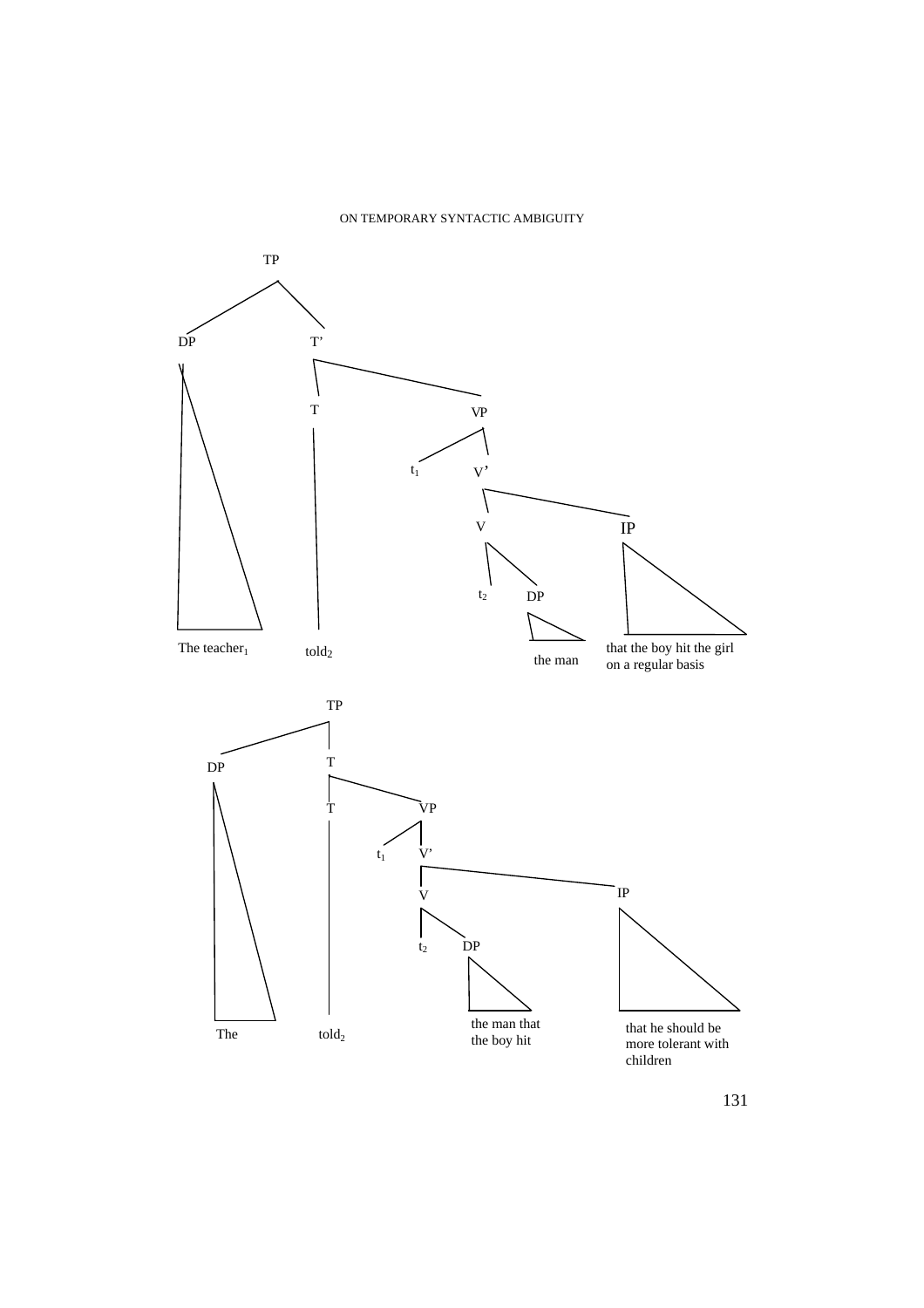As they read through the sentence, the readers construct a certain pattern of syntactic analysis; but, when they stumble upon a linguistic unit that does not belong to that particular pattern, their brain needs a split second to perform a reanalysis solving the temporary ambiguity and reaching the correct interpretation. This type of ambiguity arises due to the fact that, while we process the sentence, we expect *'that the boy'* to be the beginning of a Nominal Clause with the syntactic function of Direct Object. But this is not the case, since it should actually be read as a Defining Relative Clause.

Here is one more example of ambiguity due to the double use of the word "that": *'The boy told the girl that he was envious of to leave'* is an example where temporary ambiguity arises after reading the preposition "of", the readers expecting a pronoun like "her" or a proper noun like "John" to follow, in order to finish what they believe to be a Nominal Clause. However, the "that"-clause is, in this case, a Defining Relative Clause and, thus, reanalysis is required.

(3)  $\{$ [The boy told the girl]  $\{$ [that [he was in envious of her]]}. – Nominal Clause, Direct Object

(4) {*[The boy] [told [the girl [that he was envious of]] to leave]]}.* – Defining Relative Clause

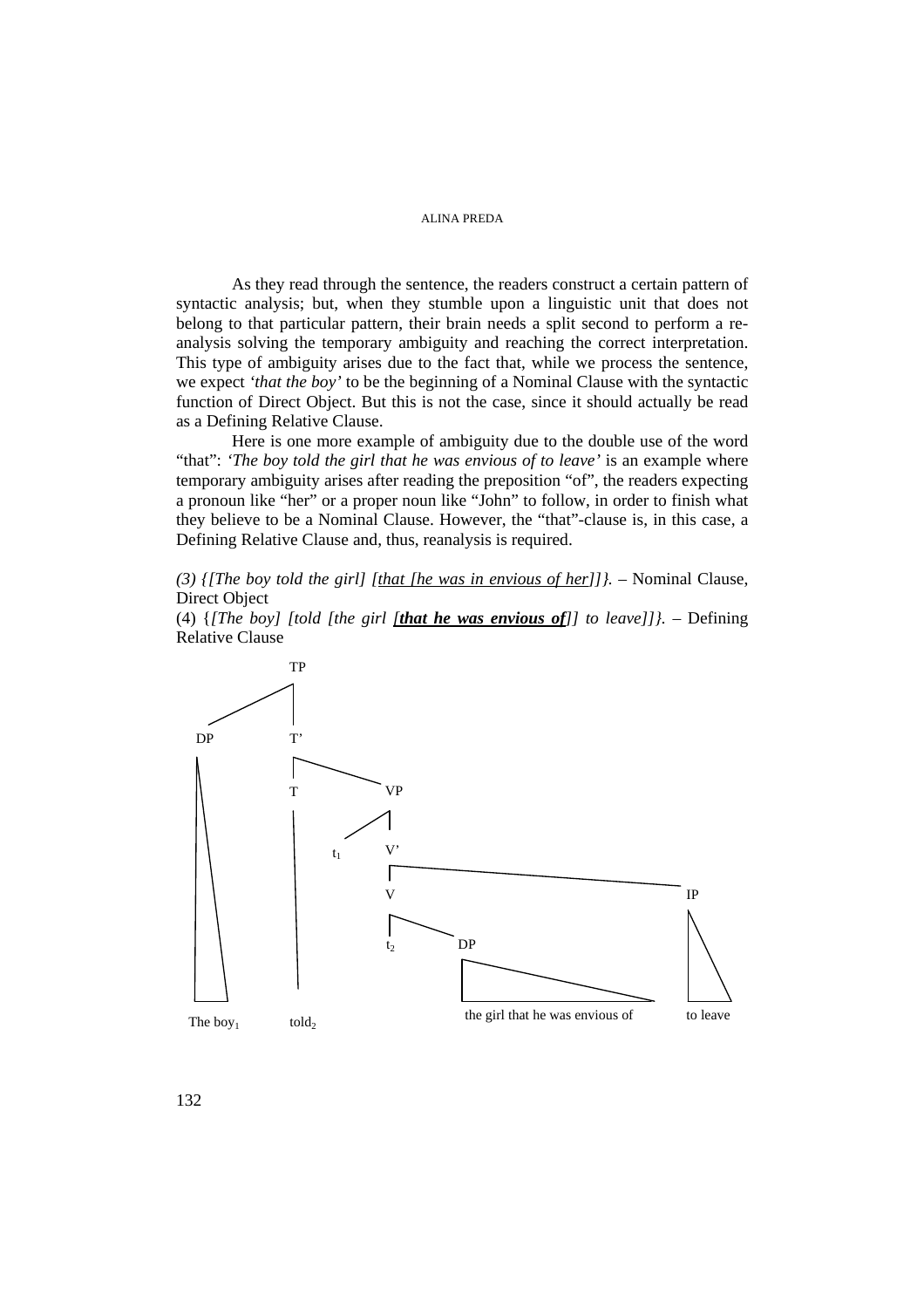

This type of temporary ambiguity is neither very strong, nor long-lasting, but both listeners and readers fall into the trap of expecting the wrong syntactic structure to follow, having, thus, to start again the analysis of such sentences in order to access the correct interpretation (Grant, 2005: 42-43).

# **Direct Object of Subordinate Clause versus Subject of Main Clause**

This type of temporary ambiguity occurs when the sentence begins with a word such as "while" or "when". It can be contrasted with its unambiguous counterpart, which, in writing, includes a comma mid-way through the sentence. The misinterpretation of the sentence is caused by the supposition that the expression which is, actually, the subject of the sentence (of the main clause, that is) should be the object of the subordinate clause introduced by the relative adverbs "while" or "when". For instance, a sentence that begins with: *'While John was driving the car ...'* is more likely to receive an interpretation similar to

*(5) {While [John [was driving [the car]]], [a man jumped in front of it]}.*  But a reanalysis will be required if the sentence is actually of the type: *(6) {While [John [was driving]], [the car [blew up in flames]]}.*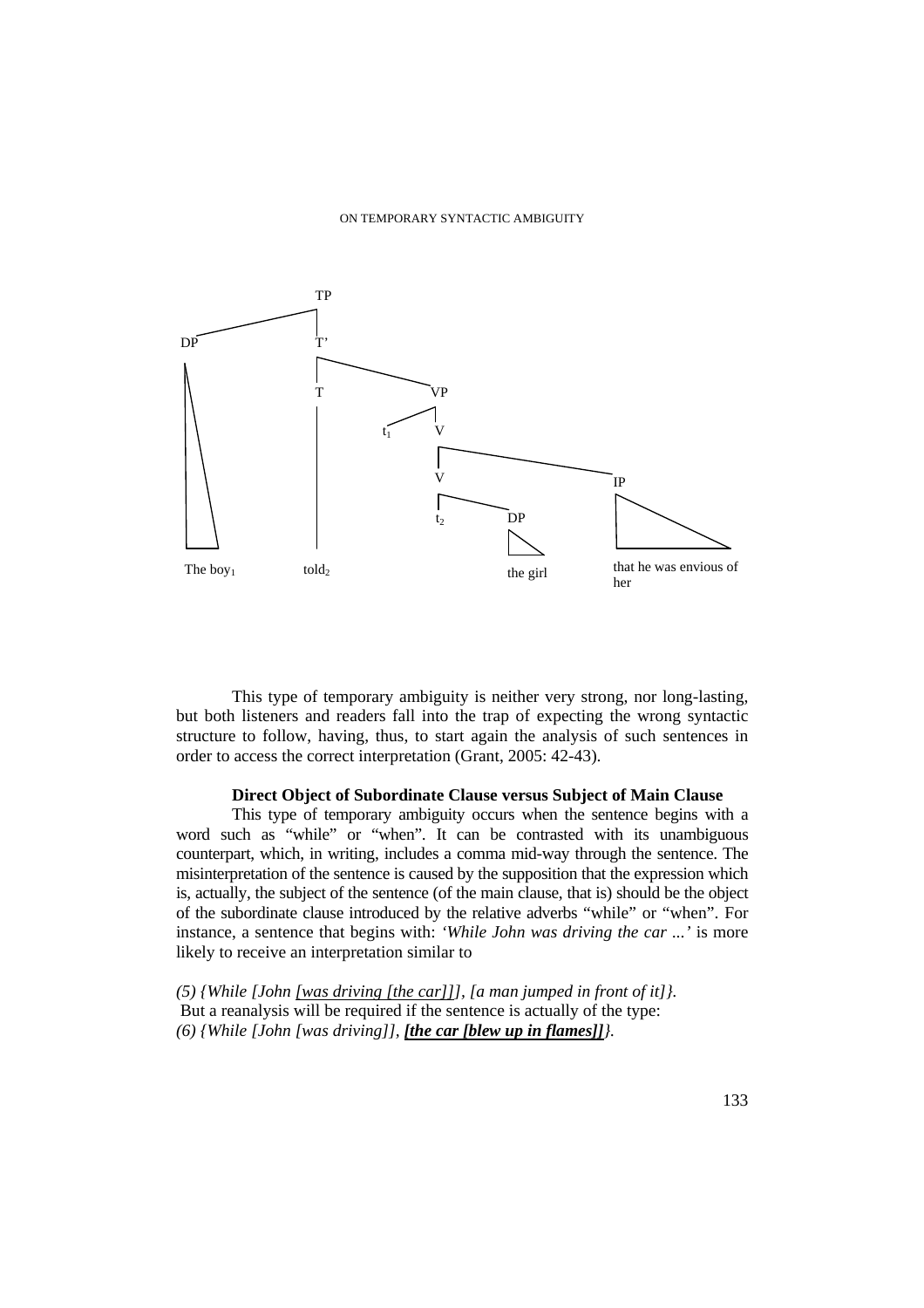

134 e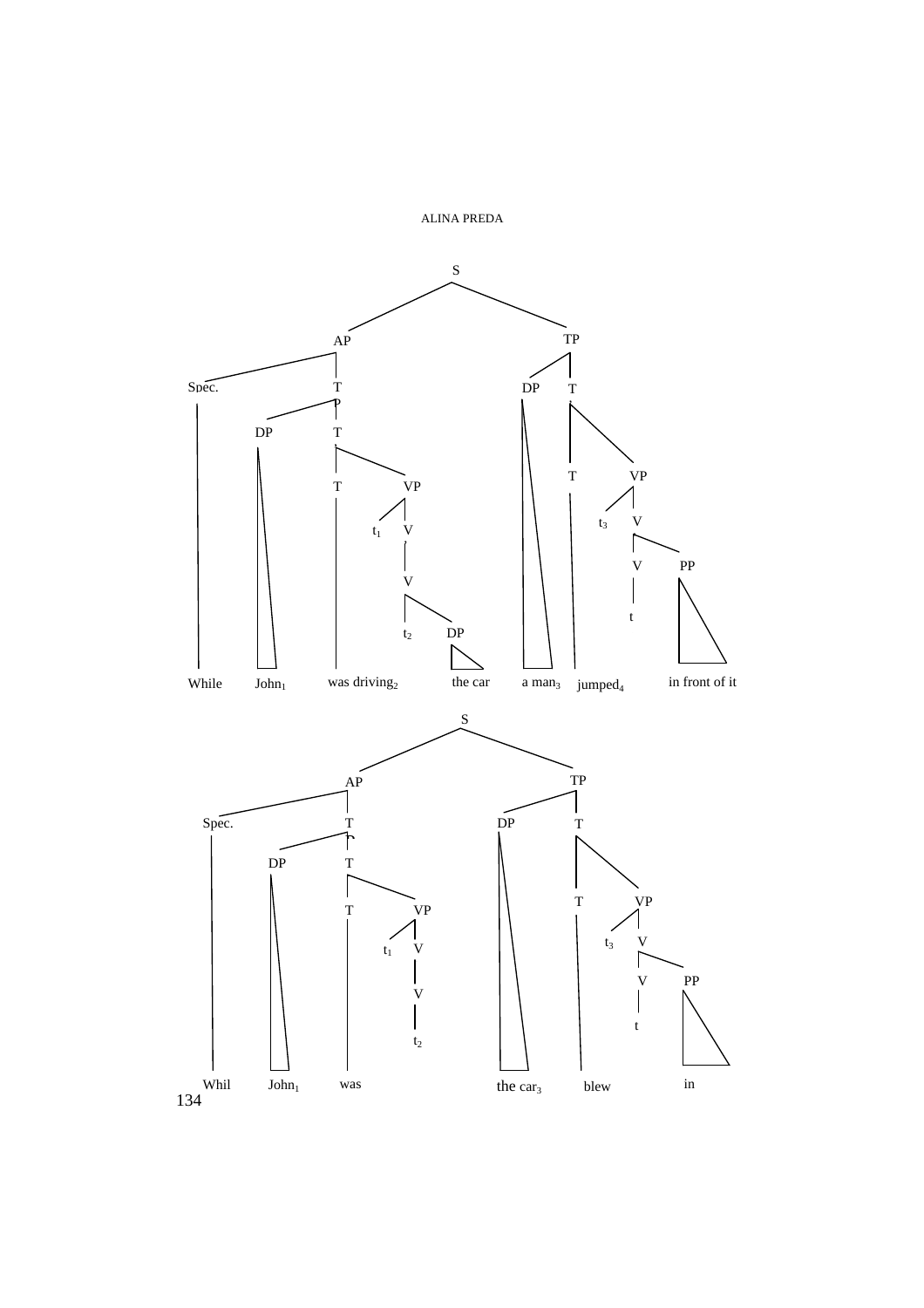

The noun phrase *'the car'* is not the object of the clause introduced by *'while'*; it is the subject of the main clause's verb phrase *'blew up in flames'*. When processing this sentence, the listener/reader comes to up to a certain point of the syntactic analysis where *'the car'* is perceived as being Noun Phrase, Direct Object, and, when the phrasal verb *'blew up'* appears, a reanalysis is required to dissipate the ambiguity: *'the car'* is, then, correctly interpreted as being the Subject of the Main Clause and not the Direct Object of the Subordinate Clause that begins with the relative adverb *'while'*. As Grant (2005: 44) points out, this type of temporary syntactic ambiguity that may arise between these two concepts "is extremely slight but can cause all sorts of semantic pitfalls".

### **Direct Object of Main Clause versus Subject of Embedded Clause**

This type of ambiguity appears in sentences containing verbs such as "to suggest" or "to believe", which can be analysed syntactically in more than one way. The noun phrase that follows such a verb is often expected to be its very own direct object but, in the end, it turns out to be the subject of the embedded clause. The unambiguous sentences feature the word "that" immediately after the verb, making it clear that the reader should not expect an object to immediately follow. In a sentence like '*The skilled worker realised his work was probably not the best'*,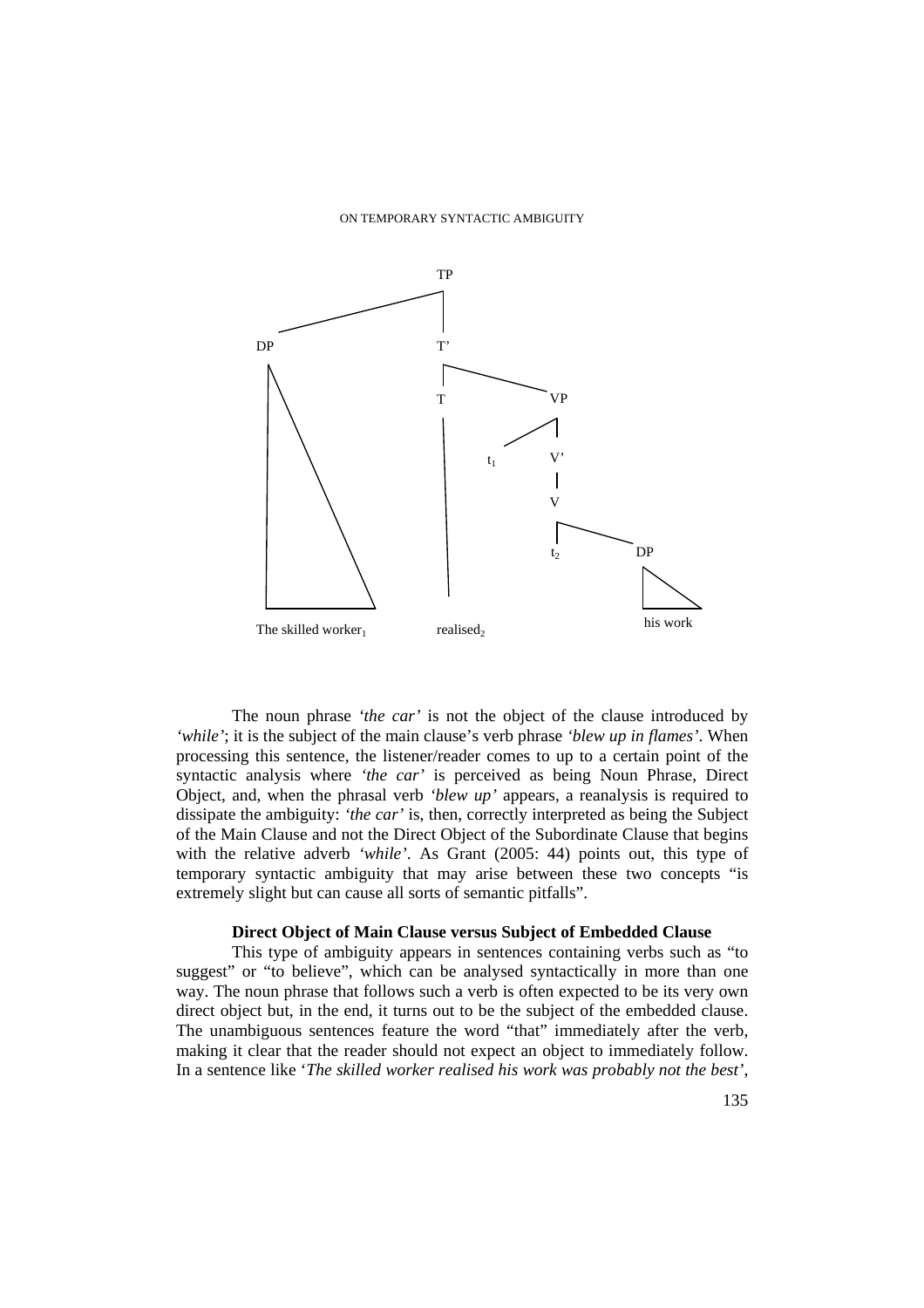the listener's/reader's syntactic construction normally combines the noun phrase *'the skilled worker'* and the verb *'realised'*, so that the noun phrase *'his work'* is perceived as being the Direct Object of this verb, in the very common word order pattern  $S + V + DO$ . The reanalysis of the sentence is required by the appearance of the auxiliary verb *'was'*, so that a new, this time correct, structure of the sentence can be provided:

*(7) {[The skilled worker [realised [his work]]]}. (8) {[The skilled worker [realised [[his work [was probably not the best]]]}.* 



The ambiguity in such cases arises when the Subject of an Embedded Clause is misinterpreted, on the first syntactic analysis, as being the Direct Object of the Main Clause. However, since the re-analysis in such linguistic situations is easily performed, this kind of temporary ambiguity is quickly solved (Grant, 2005: 45-47).

### **Main Clause versus Reduced Relative Clause**

This type of temporary ambiguity is characterised by the presence of an *-ed* verb form + a Prepositional Phrase immediately following the Subject of the Main Clause. While this *-ed* verb form is first perceived as a past tense verb, namely the verb of the Main Clause, followed by a Prepositional Phrase, it is actually a past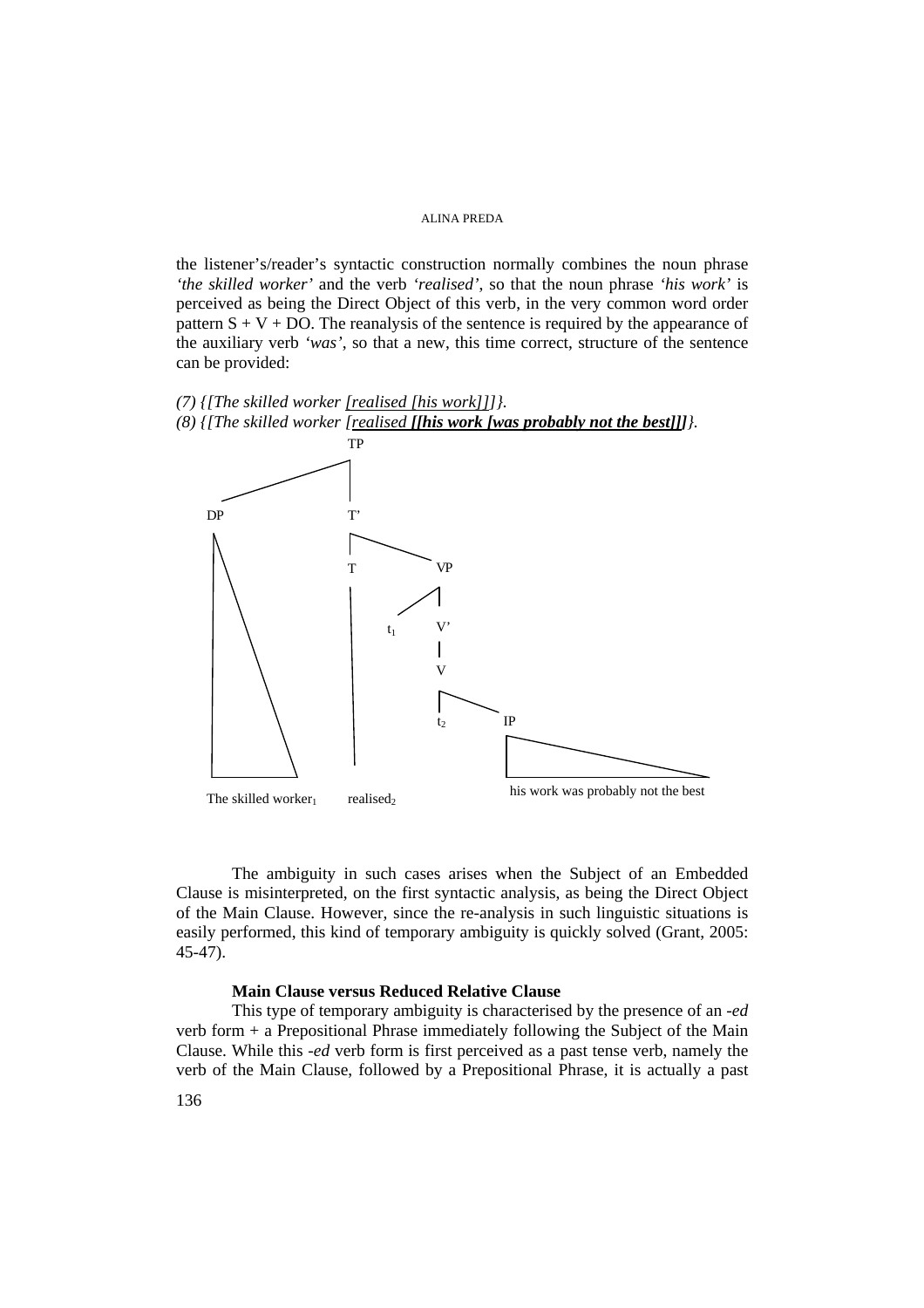participle, part of a Defining Relative Clause that has been subject to reduction. The Relative Clause, if present in its entirety, would have been introduced by the relative pronoun "that", accompanied by the auxiliary "had". The presence of these two words marks an unambiguous sentence, as they signal the beginning of the Relative Clause to the listener/reader. However, in the reduced version, these two disambiguators are missing, giving rise to ambiguity. Thus, when confronted with a sentence like *'The seeds drifted into the neighbour's crop were a surprise for Jane'*, the reader is certain to construct a Main Clause, in light of the information contained in the first part of the sentence, but the appearance of the auxiliary *'were'* signals the need for re-interpretation: (9) *{[The seeds][drifted [into the neighbour's crop]]}* is a structure that does not fit the initial analysis, and the listener/reader finally arrives at the correct syntactic structure, namely (10) *{[The seeds [drifted [into the neighbour's crop]]][were a surprise for Jane.]}*.



This occurs because, upon reaching the end of the sentence, the listener/reader realises that, in fact, *'drifted'* is a past participle, part of a Reduced Relative Clause, not the main verb of the Main Clause. This type of sentence structure is rather rare in the English language, and, thus, more difficult to process than almost all the other possible instances of temporary ambiguity (Grant, 2005: 48-49).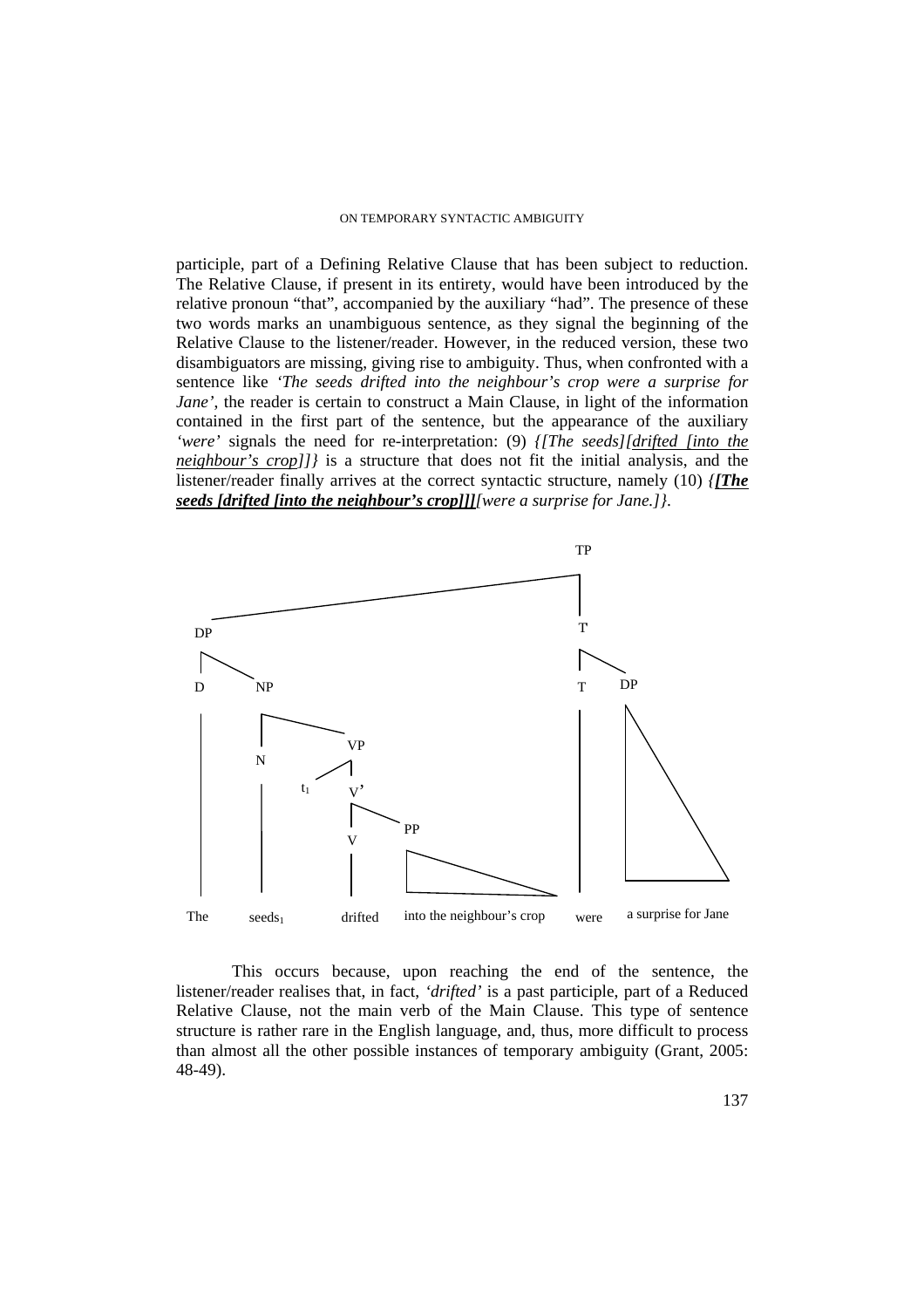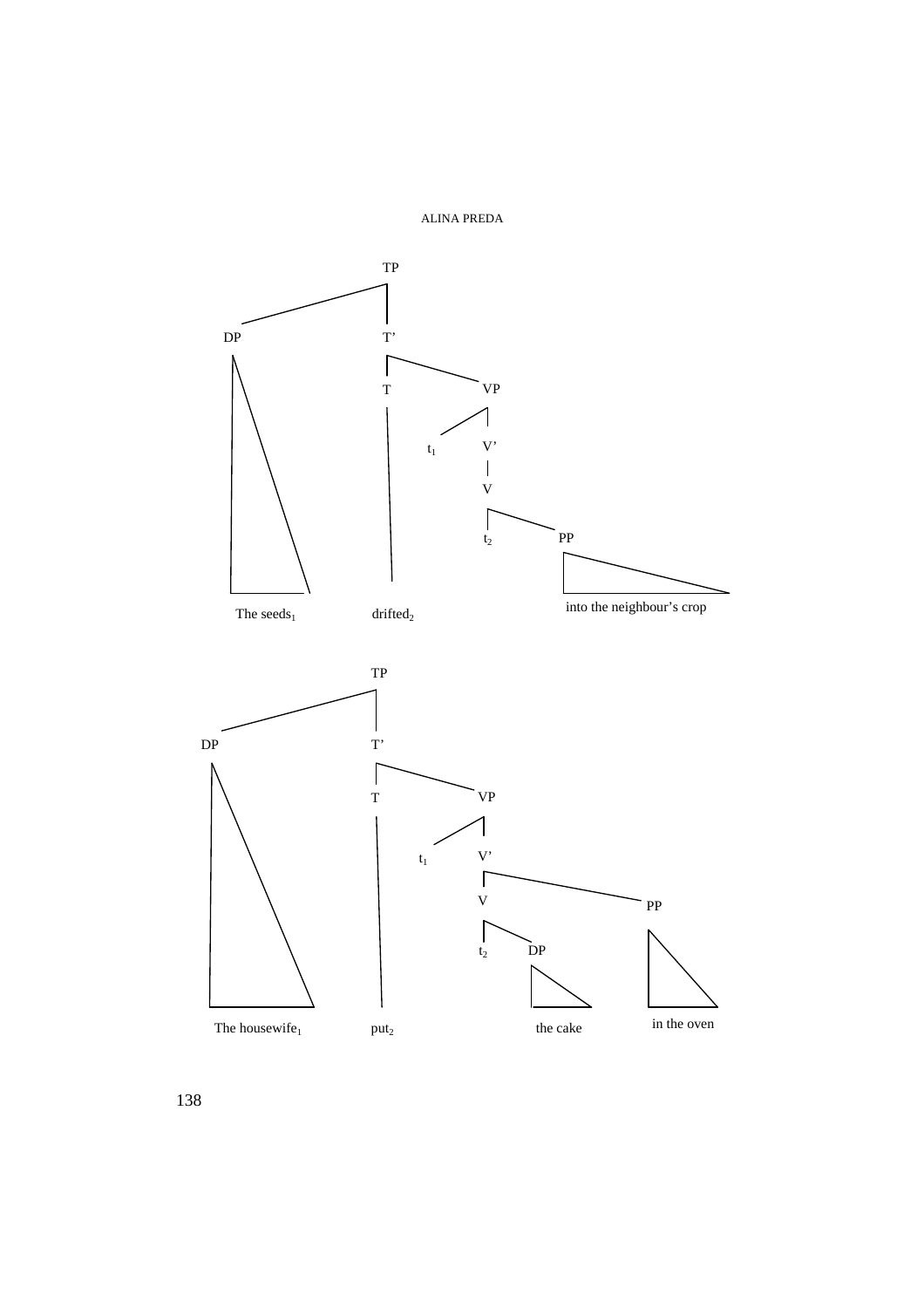### **Prepositional Phrase Attachment**

This type of ambiguity arises when there are more Prepositional Phrases occurring one after another in a sentence and when, therefore, their *attachment to referent objects is temporarily unclear*. The ambiguity lies in the unfamiliarity of such a construction. It may be disambiguated by resorting to unambiguous sentences, which contain the additional *that + auxiliary: is/was/etc*. before the first prepositional phrase. Upon hearing/reading an example like *'The housewife put the cake in the oven on the table'*, the addressee assumes that *'The housewife put the cake in the oven'* is the complete sentence, an independent clause, but when the preposition *'on'* is perceived, a reanalysis of the syntactic structure is required, the initial interpretation failing to function. On the first reading, the reader assumes that the housewife put the cake in the oven but, after performing a new syntactic analysis, s/he realises that the housewife put the cake (that had been in the oven) on the table. The prepositional phrase which seemed, at first, to refer to *where the cake was placed* eventually refers to the place **where the cake had been** before it was moved (in the oven). The provisional structure (11) *{The housewife [put [the cake][in the oven]]}* is abandoned in favour of the correct (12) *{The housewife [put [the cake [in the oven]] [on the table]]}*.



The unfamiliar syntactic construction featuring two prepositional phrases side by side in a sentence causes processing difficulties because of the temporary ambiguity pertaining to prepositional phrase attachment. This type of temporary ambiguity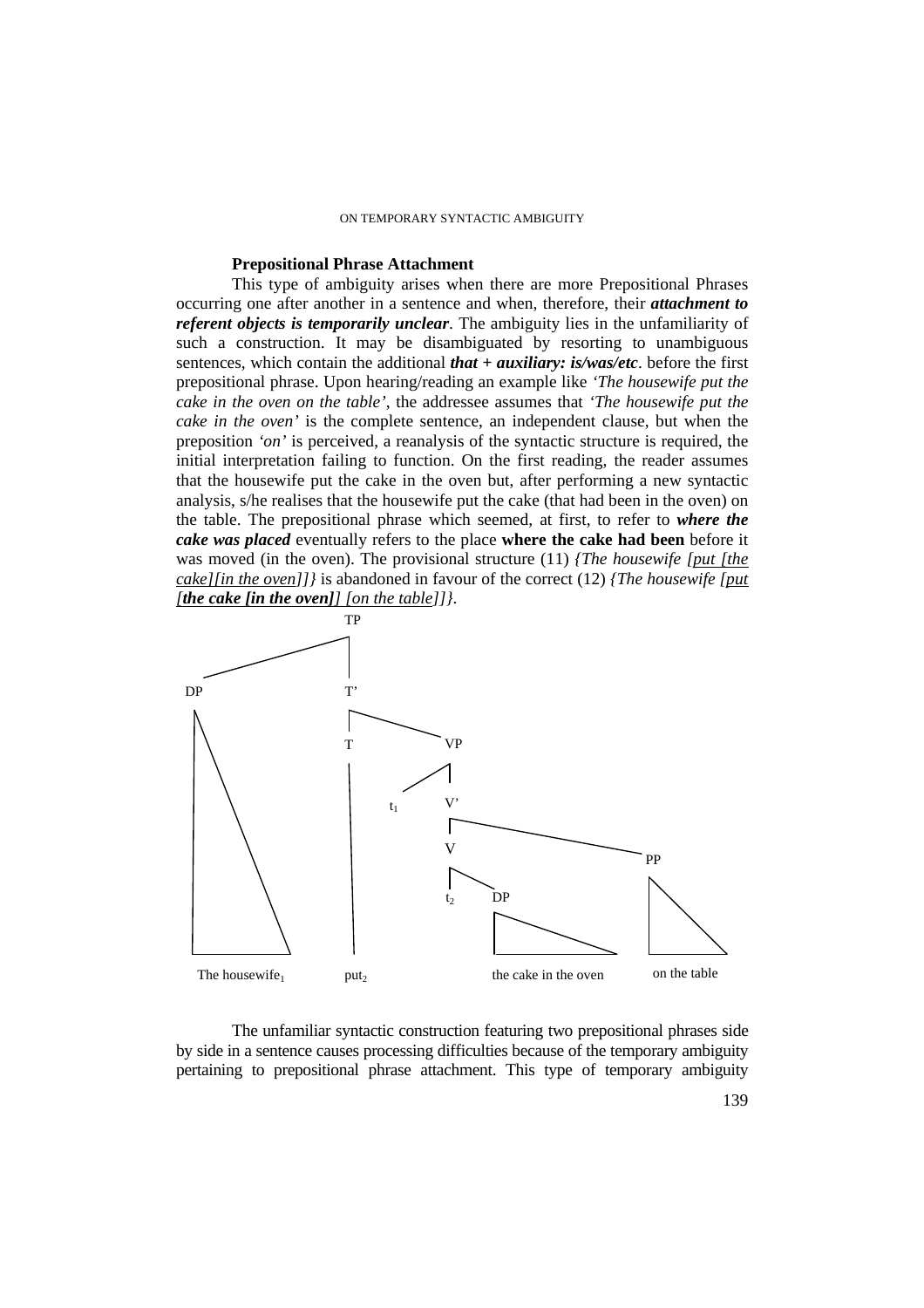appears to be the most challenging of all, given the relatively low frequency of sequential prepositional phrases in the English language, which renders the addressee's horizon of expectations rather opaque to such occurrences (Grant, 2005: 47-48).

### **CONCLUSIONS**

It might, quite reasonably, be argued that most, if not all, types of ambiguity can be assigned to the category of temporary ambiguity, given that the insertion of a disambiguator (a piece of either semantic or pragmatic information) would lead to ambiguity resolution in the case of virtually any linguistic context. However, the distinctive feature of temporary syntactic ambiguity lies in the possibility of identifying the true meaning on the basis of the sentence's constituents only, no additional information being required. Temporary ambiguity is a form of syntactic ambiguity that can be gradually solved upon hearing/reading the entire sentence, by taking into account all the individual constituents of that particular sentence. An instance of syntactic ambiguity leads to a network of alternative attachments, and temporary ambiguity occurs when there may be more than one possible syntactic structure for one part of a sentence. Sentences marked by temporary ambiguity cause the human sentence processor to construct an initial syntactic structure which turns out to be incorrect and, consequently, they require, at a certain point, both syntactic and semantic reanalysis. All the examples mentioned above constitute fully grammatical sentences, and unambiguous ones at that, if taken as a whole, since there is only one possible parsing that fits each sentence in its entirety. Nevertheless, due to the fact that the information processing procedure is, necessarily, marked by temporality, some readers/listeners may find themselves being "led up the garden path", as, up to a point, the initially perceived structure of the sentence allows for two different parsings. However, if the first syntactic parsing does not fit the rest of the sentence, the human processor will ultimately re-evaluate the whole in light of the new information, thus successfully reaching a state of ambiguity resolution.

#### **Abbreviations**

The following abbreviations were used in the representation of the parsing trees: S – sentence IP – inflection phrase AP – adverbial phrase DP – determiner phrase NP – noun phrase TP – tense phrase VP – verb phrase PP – prepositional phrase D – determiner  $N - n$ oun  $V - verb$  $t - trace$ Spec. – specifier

140